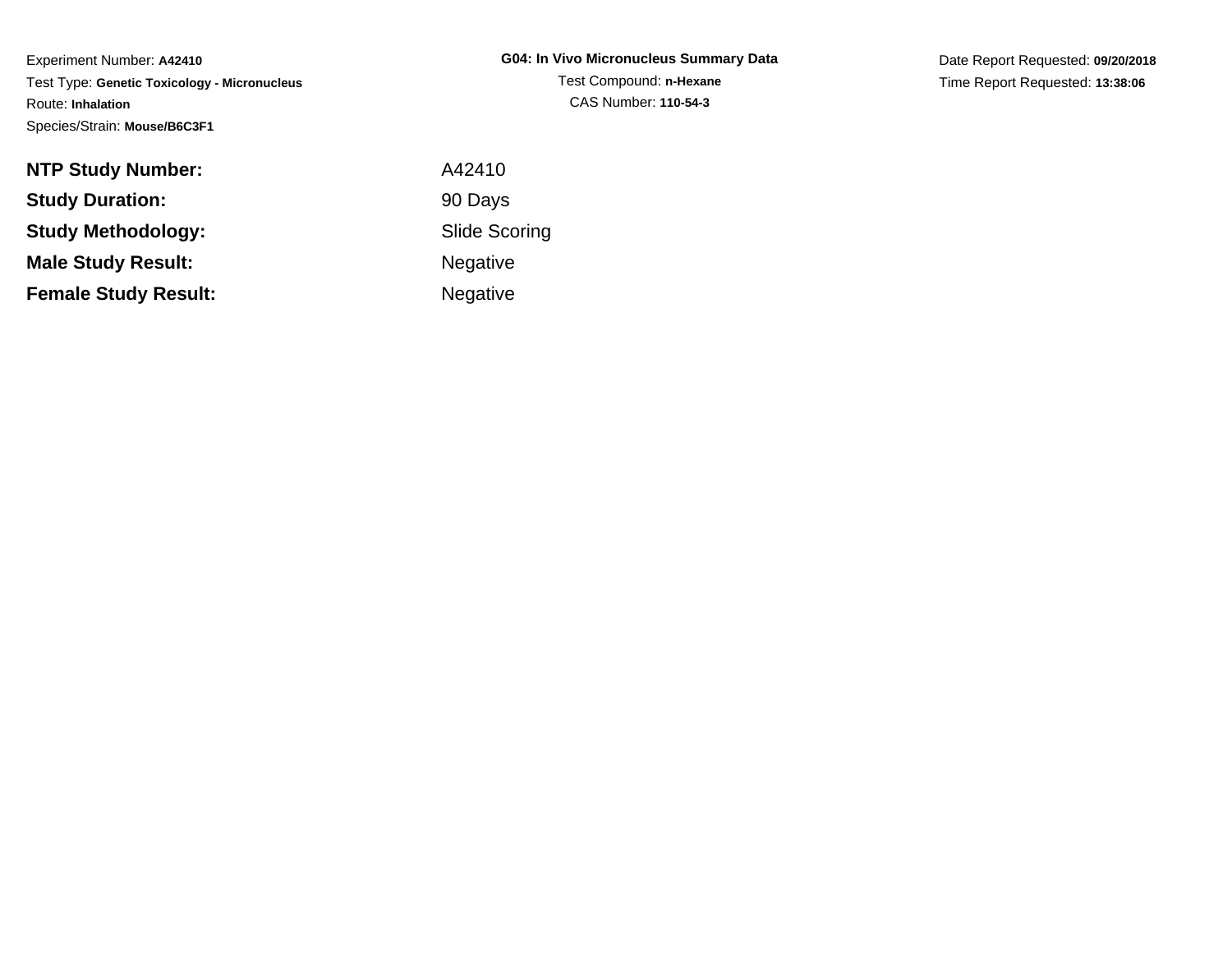Experiment Number: **A42410** Test Type: **Genetic Toxicology - Micronucleus**Route: **Inhalation**Species/Strain: **Mouse/B6C3F1**

| Tissue: Blood; Sex: Male; Number of Treatments: 65; Time interval between final treatment and cell sampling: 24 h |    |                    |         |  |  |
|-------------------------------------------------------------------------------------------------------------------|----|--------------------|---------|--|--|
|                                                                                                                   |    | <b>MN NCE/1000</b> |         |  |  |
| Dose (mg/kg)                                                                                                      | N  | Mean $\pm$ SEM     | p-Value |  |  |
| Vehicle Control <sup>1</sup>                                                                                      | 9  | $0.96 \pm 0.06$    |         |  |  |
| 1000.0                                                                                                            | 10 | $0.89 \pm 0.05$    | 0.6952  |  |  |
| 2000.0                                                                                                            | 10 | $0.94 \pm 0.03$    | 0.5640  |  |  |
| 4000.0                                                                                                            | 10 | $0.99 \pm 0.06$    | 0.4194  |  |  |
| 10000.0                                                                                                           | 10 | $0.98 \pm 0.04$    | 0.4401  |  |  |
| Trend p-Value                                                                                                     |    | 0.3160             |         |  |  |
| Trial Summary: Negative                                                                                           |    |                    |         |  |  |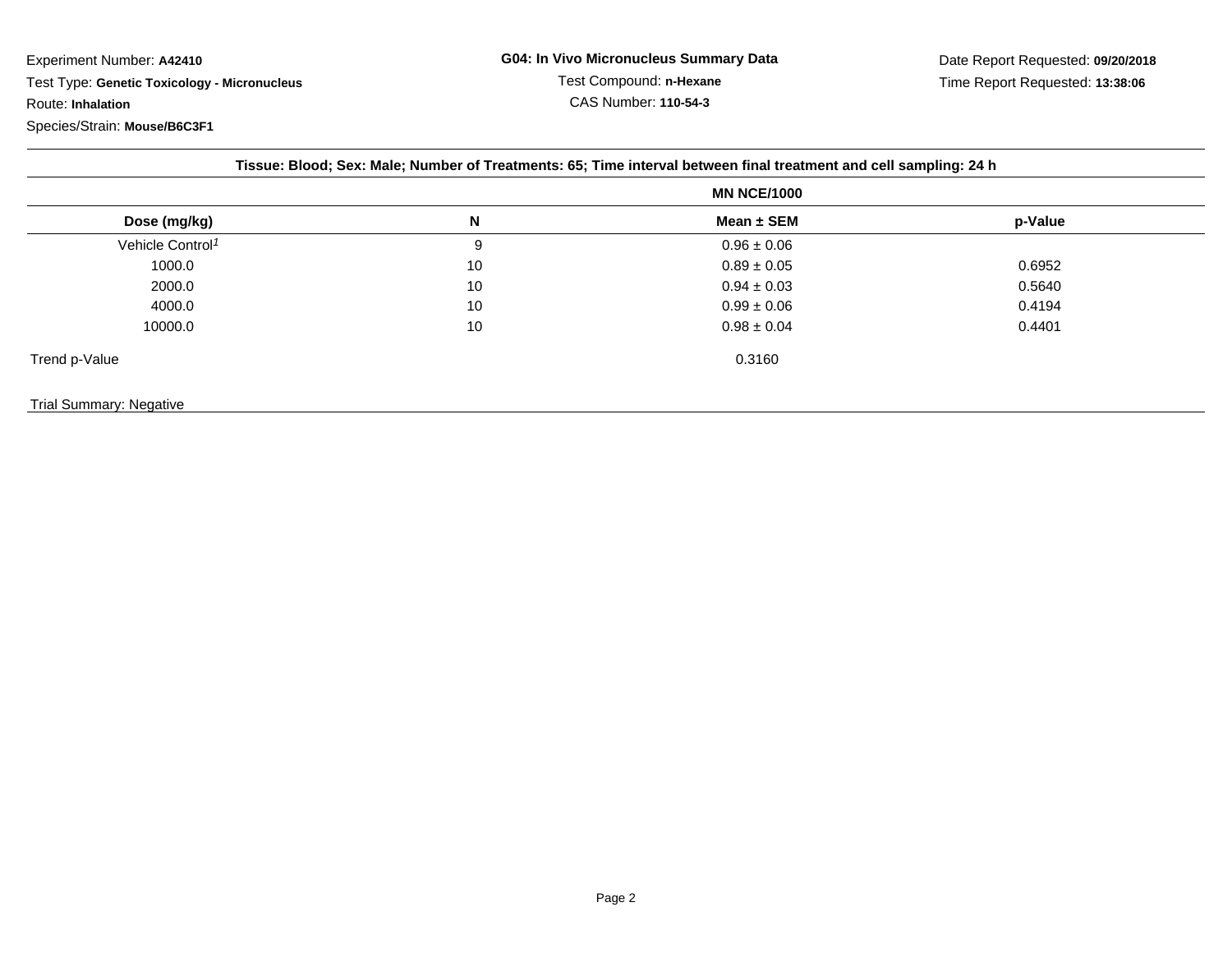Experiment Number: **A42410** Test Type: **Genetic Toxicology - Micronucleus**Route: **Inhalation**

| Tissue: Blood; Sex: Female; Number of Treatments: 65; Time interval between final treatment and cell sampling: 24 h |                    |                 |         |  |  |  |
|---------------------------------------------------------------------------------------------------------------------|--------------------|-----------------|---------|--|--|--|
|                                                                                                                     | <b>MN NCE/1000</b> |                 |         |  |  |  |
| Dose (mg/kg)                                                                                                        | N                  | Mean $\pm$ SEM  | p-Value |  |  |  |
| Vehicle Control <sup>1</sup>                                                                                        | 10                 | $0.96 \pm 0.07$ |         |  |  |  |
| 1000.0                                                                                                              | 10                 | $0.81 \pm 0.06$ | 0.8763  |  |  |  |
| 2000.0                                                                                                              | 10                 | $0.90 \pm 0.04$ | 0.6667  |  |  |  |
| 4000.0                                                                                                              | 10                 | $0.90 \pm 0.07$ | 0.6608  |  |  |  |
| 10000.0                                                                                                             | 10                 | $0.82 \pm 0.04$ | 0.8632  |  |  |  |
| Trend p-Value                                                                                                       |                    | 0.7670          |         |  |  |  |
| Trial Summary: Negative                                                                                             |                    |                 |         |  |  |  |